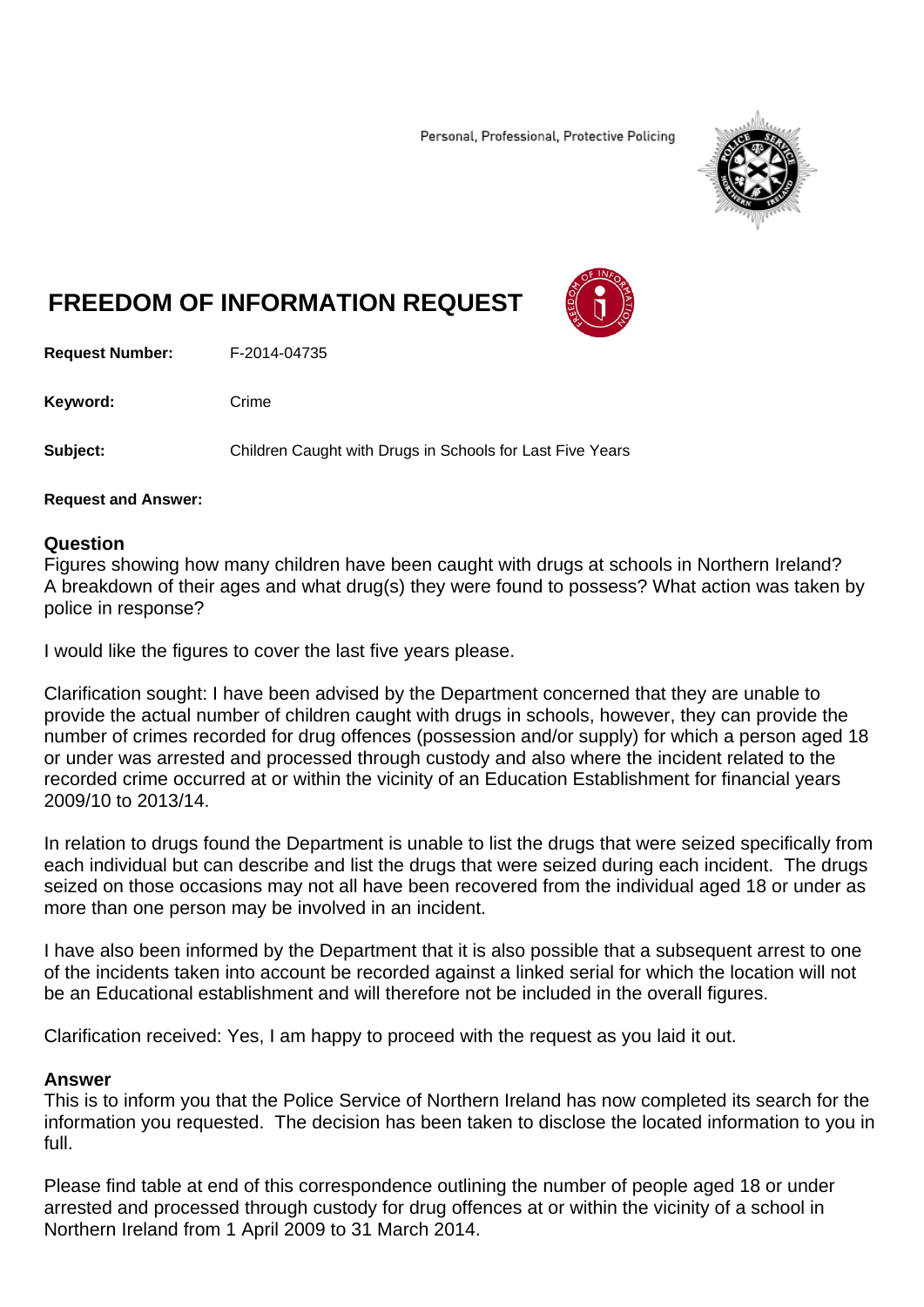This information is based on data extracted from a live system and may be subject to change. It is dependent on the information having been input into the system in such a way as to identify those records that are relevant.

The data was extracted from the total number of arrests for drug-related offences and filtered by age at time of arrest.

The location information (school or within the vicinity of a school) was extracted from the incident linked to the arrest. There is a possibility that the arrest for drugs offences was carried out in an alternative location.

The drugs seized information was extracted from the drug seizure information of the incident linked to the arrest. This is a list of the drugs controlled under the Misuse of Drugs Act (1971) that were seized by PSNI and recorded as such against that incident. More than one defendant of all age may have been involved in the incident and there is a possibility that these particular drugs may not have been seized form the individual aged 18 or under. There is also a possibility that the drugs seized were recorded against an incident different than that of the arrest and could therefore not appear in the listed substances. '-'means that no drugs were seized in the particular incident linked to the arrest.

I have also attached an excel document which outlines how each case was dealt with. Please note the figures do not correlate with those provided by Central Statistics Branch, this is due to two or more separate offences being generated out of the same occurrence.

If you have any queries regarding your request or the decision please do not hesitate to contact me on 028 9070 0164. When contacting the Freedom of Information Team, please quote the reference number listed at the beginning of this letter.

If you are dissatisfied in any way with the handling of your request, you have the right to request a review. You should do this as soon as possible or in any case within two months of the date of issue of this letter. In the event that you require a review to be undertaken, you can do so by writing to the Head of Freedom of Information, PSNI Headquarters, 65 Knock Road, Belfast, BT5 6LE or by emailing foi@psni.pnn.police.uk.

If following an internal review, carried out by an independent decision maker, you were to remain dissatisfied in any way with the handling of the request you may make a complaint, under Section 50 of the Freedom of Information Act, to the Information Commissioner's Office and ask that they investigate whether the PSNI has complied with the terms of the Freedom of Information Act. You can write to the Information Commissioner at Information Commissioner's Office, Wycliffe House, Water Lane, Wilmslow, Cheshire, SK9 5AF. In most circumstances the Information Commissioner will not investigate a complaint unless an internal review procedure has been carried out, however the Commissioner has the option to investigate the matter at his discretion.

Please be advised that PSNI replies under Freedom of Information may be released into the public domain via our website @ www.psni.police.uk

Personal details in respect of your request have, where applicable, been removed to protect confidentiality.